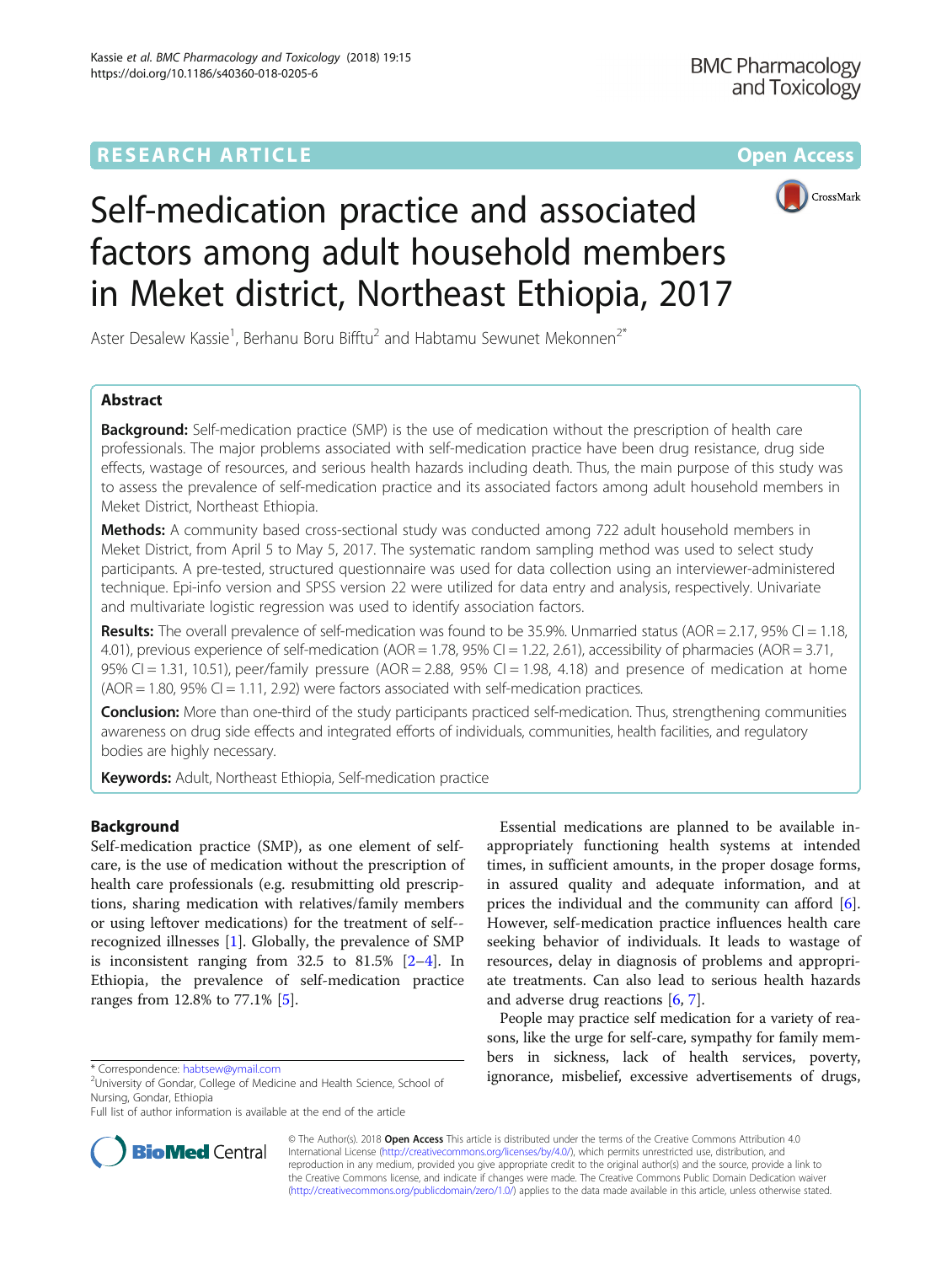and availability of drugs in establishments other than pharmacies [[8\]](#page-6-0).

Self-medication has an important role in health care and in the continued improvement of public education [[9](#page-6-0)]. Despite this studies found out that medical and health science students are the most prone groups to practice self-medication recurrently. The studies done in India in two phases showed that the prevalence of self-medication practices among students were 74.6% and 69.4%, respectively. Oral antibacterial and anti-inflammatory agents and antipyretics were the most common group of drugs used in both phases of the study  $[10]$  $[10]$ . Other studies which examined the prevalence of self medication, for example, on students in Belgrade, Serbia [\[11\]](#page-6-0), three institutes in Nagara, Mandya district, Karnataka [\[12\]](#page-6-0), South India [[13](#page-6-0)], Jiangsu University, eastern China [[14\]](#page-6-0), in Brazil [[15\]](#page-6-0), at a tertiary care medical college, West Bengal [[16](#page-6-0)] and Mekele University, Ethiopia [\[17\]](#page-6-0), reported 79.9%, 92.39%, 78.6%, 47.9%, 56.0%,43.24%, respectively.

Still other studies in primary health care centers in Erbil City (52.6%) [\[18\]](#page-6-0), a public health care system in Tabuk City (83.3%) [[19\]](#page-6-0), Dental patients in Bangalore (100%) [[20](#page-6-0)], at four hospitals in Dar es Salaam, Tanzania (88.6%) [\[21\]](#page-6-0) and among diabetic patients in Southeast Iran (80.7%) [[22\]](#page-6-0), reported the prevalence of self medication practice.

According to such studies, level of education, pervious experience of self-medication, occupation, lack of medical insurance, lack of time to visit physicians, low income [[23](#page-6-0)–[25\]](#page-6-0), female sex  $[26]$  $[26]$  $[26]$ , urban residece  $[27]$ , youth age [[28](#page-6-0)] and men [\[29,](#page-6-0) [30](#page-6-0)] were factors associated with SMP. Despite the negative consequences of self-medication and its high spread, studies on its prevalence and associated factors in this study area are limited. Therefore, the aim of this study was to assess the prevalence of self-medication practice and associated factors among adult household members in Meket District, Northeast Ethiopia.

#### Methods

#### Study design and period

A community-based cross sectional study design was used to conduct the study from April, 5 to May, 5, 2017.

#### Study area

The study was conducted in Meket district found in North Wollo Zone, Amhara Region Northeast Ethiopia. It is located at 1015 km from Addis Ababa the capital of Ethiopia. This district has 36 kebeles (lowest administrative units) and total of 273,617 inhabitants. Of these, 137,629 (50.3%) were females. In addition to eight government health centers, the district has four clinics and two pharmacies owned privately.

#### Source population

All people in Meket district, Northeast Ethiopia.

#### Study population

All adults, (age  $\geq$  18 years) in Meket district, Northeast Ethiopia.

#### Sampling frame

The official records were used as frames to determine sample kebeles and households.

#### Inclusion criteria

All people aged  $\geq 18$  years and had live in for at least six months in the district.

#### Exclusion criteria

People who were seriously ill and incapable of hearing and speaking at the time of data collection were excluded.

#### Sample size and sampling procedure

The sample size was calculated by using the single population proportion formula (n =  $[(Z\alpha/2)2 \times P (1-P)]/D2$ ), by assumptioning, a prevalence of self-medication practice as 32.55% [\[31\]](#page-6-0), 95% CI =1.96, margin of error 5%, design effect of 2 and plus 10% non-response rate, the final sample size was 744. In accordance with the multistage stratified sampling method, seven kebeles were selected by using the lottery method. Then, the total sample was proportionally allocated to each kebeles. Finally, participants were selected by the systematic random sampling method.

#### Data collection tool and procedure

For the assessment of the theme of the research, a questionnaire which included socio- demographic factors, history of illness in the month preceding the study, and self-medication practice was prepared. The data were collected by 14 health extension workers supervised by seven BSc degree graduate nurses.

Data were collected in a face-to- face interview on a structured questionnaire. Whenever selected houses were found closed or missing adult members, they were revisited continuously for three subsequent days in order to collect data. For house-holds which were missing adult members, the nearest houses were selected, while houses which were found closed during the three subsequent days were considered as non-response cases. When multiple adults were preset in the same household, lottery was used to select a single adult. The required data were collected after written informed consents were obtained (Additional file [1](#page-5-0)).

#### Data quality control

The questionnaire prepared in English was translated into the local language, Amharic and then to ensure consistency, it was retranslated to English. A pre-test was conducted on 38 participants in non-selected kebeles two weeks prior to the actual data collection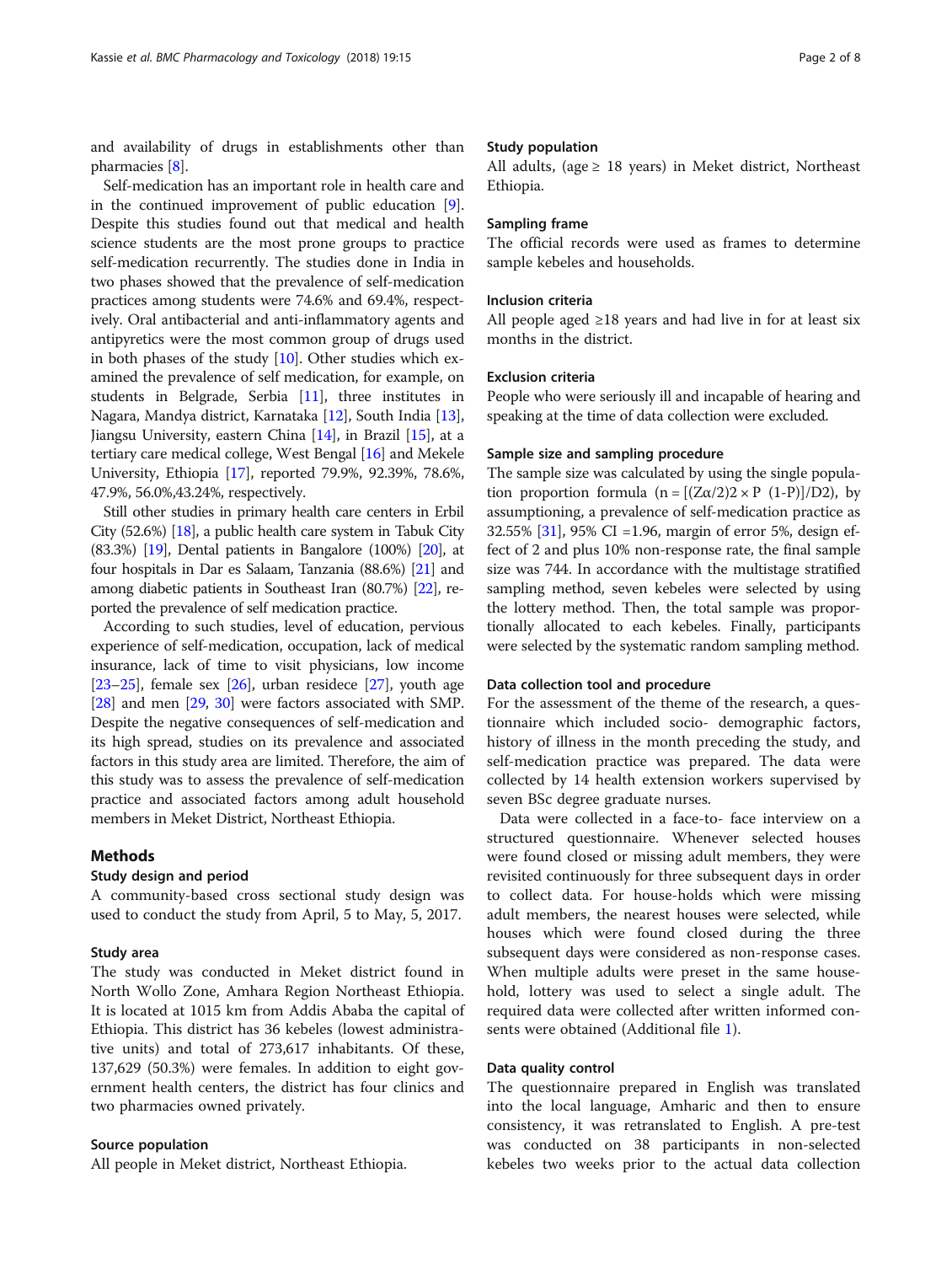| Page 3 of 8 |  |  |
|-------------|--|--|
|             |  |  |

| Variables          | Category                       | Frequency | Percent |
|--------------------|--------------------------------|-----------|---------|
| Sex                | Female                         | 384       | 53.2    |
|                    | Male                           | 338       | 46.8    |
| Age in year        | $18 - 24$                      | 92        | 12.8    |
|                    | $25 - 34$                      | 180       | 24.9    |
|                    | $35 - 44$                      | 180       | 24.9    |
|                    | $45 - 54$                      | 113       | 15.7    |
|                    | > 55                           | 157       | 21.7    |
| Marital statues    | Married                        | 450       | 62.3    |
|                    | Unmarried                      | 105       | 14.5    |
|                    | Divorced                       | 102       | 14.1    |
|                    | Widowed                        | 65        | 9.0     |
| Occupation         | Farmer                         | 329       | 45.6    |
|                    | Housewife                      | 136       | 18.8    |
|                    | Civil servant                  | 107       | 14.8    |
|                    | Student                        | 71        | 9.8     |
|                    | Merchant                       | 65        | 9.1     |
|                    | Daily workers                  | 14        | 1.9     |
| Average monthly    | $<$ 150 birr                   | 58        | 8.1     |
| household income   | 150-500 birr                   | 292       | 40.4    |
|                    | 501-1000 birr                  | 143       | 19.8    |
|                    | $>1000$ birr                   | 229       | 31.7    |
| Place of residence | Rural                          | 525       | 72.7    |
|                    | Urban                          | 197       | 27.3    |
| Level of education | Unable to read<br>and write    | 303       | 42.0    |
|                    | Only able to read<br>and write | 137       | 19.0    |
|                    | $1-8$ grades                   | 105       | 14.5    |
|                    | 9-12 grades                    | 63        | 8.7     |
|                    | Diploma and above              | 114       | 15.8    |
| Religion           | Orthodox                       | 649       | 89.9    |
|                    | Muslim                         | 70        | 9.7     |
|                    | Protestant                     | 3         | 0.4     |
| Ethnicity          | Amhara                         | 705       | 97.6    |
|                    | Tigray                         | 17        | 2.4     |
| Number of family   | < 5                            | 576       | 79.8    |
|                    | 5 and above                    | 146       | 20.2    |
| Relationship with  | Father                         | 283       | 39.2    |
| family             | Mother                         | 310       | 42.9    |
|                    | Child                          | 115       | 15.9    |
|                    | Relative                       | 14        | 1.9     |

<span id="page-2-0"></span>Table 1 Socio-emographic characteristics of respondents, Meket district, Northeast Ethiopia, 2017 ( $n = 722$ )

date. A one day training was given to data collectors and supervisors about the questionnaire and data collection techniques.

| Variable                                       | Category   | Frequency | Percent |
|------------------------------------------------|------------|-----------|---------|
| Distance of health institution                 | $<$ 1 h    | 100       | 13.9    |
|                                                | $\geq 1$ h | 622       | 86.2    |
| Accessibility of pharmacy                      | Yes        | 198       | 27.4    |
|                                                | No.        | 524       | 72.6    |
| Presence of health profession<br>in the family | Yes        | 56        | 7.2     |
|                                                | No         | 666       | 92.8    |
| Presence of medication<br>at home              | Yes        | 105       | 14.5    |
|                                                | No         | 617       | 85.5    |
| Previous experience of SMP                     | Yes        | 402       | 55.7    |
|                                                | No.        | 320       | 44.3    |
| Peer/family pressure                           | Yes        | 226       | 31.3    |
|                                                | No         | 496       | 68.7    |
| Member of health insurance                     | Yes        | 448       | 62.0    |
|                                                | No         | 274       | 38.0    |

## Table 2 Environmental and personal characteristics of

## Operational definition

In this study, self-medication practice was defined as any use of medications without the prescribtions of health care professionals (such as physicians, nurses, health officers and other who have government license to prescribe drugs) for the treatment of self- recognized illnesses in the last one month [[32\]](#page-6-0).

### Data processing and analysis

Data were cheeked for completeness and consistency before entry. Coded data were entered into EPI-info version 7 and exported to Statistical Package for Social Science (SPSS) version 22 for analysis. Descriptive statistics like, frequency, percentage, mean, standardization, and median were used for data presentation. Univariate and multivariate logistic regression was fitted to identify associated factors with 95% CI using  $p$ -value < 0.05 as a cutoff point.

## Results

## Socio-demographic characteristics of respondents

In this study, 744 participants were enrolled with a response rate of 722 (97%). The mean age of the respondents was 40.51 years (standard deviation ±14. 6). More than half (53.2%) of the participants were female 450 (62.3%) of whom were married. Three hundred and twenty-nine (45.6%) were farmers by occupation. The majority of the respondents 649, (89. 9%), were Orthodox Christians and 705 (97.6%) of whom were Amhara by ethnicity. Regarding educational level, 303 (42.0%) were unable to read and write (Table 1).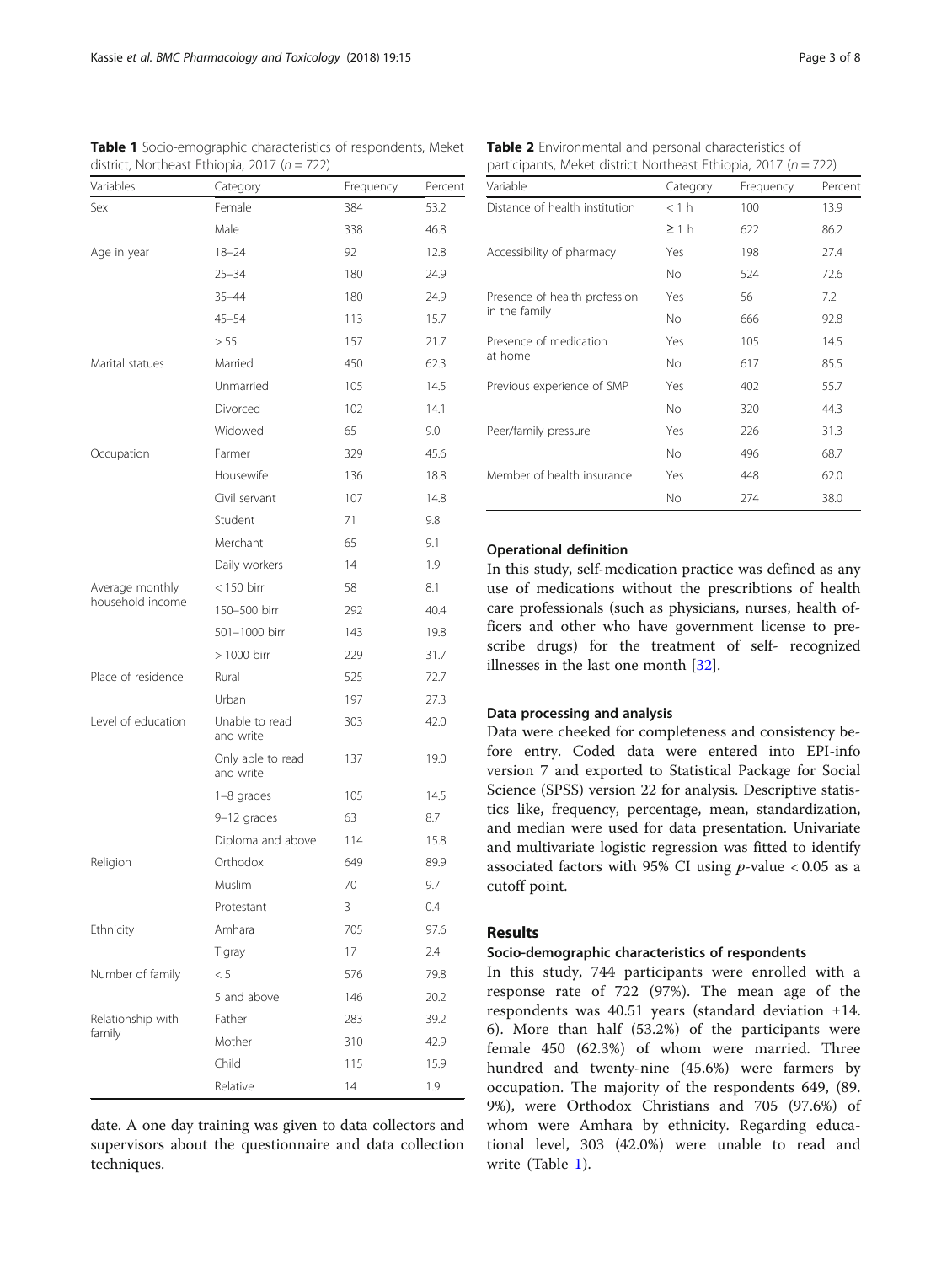Table 3 Reasons of participants for self-medication practice, Meket district, Northeast Ethiopia, April to May, 2017, ( $n = 259$ )

| Reasons                                          | Frequency | Percent |
|--------------------------------------------------|-----------|---------|
| Perceive illness as mild                         | 130       | 50.2    |
| Similarity of symptoms with past illness         | 36        | 13.9    |
| Need quick relive                                | 20        | 77      |
| Unable to afford the health care fee             | 33        | 12.7    |
| Dissatisfaction by health care system<br>service | 17        | 6.6     |
| Long waiting time                                | 23        | 8.9     |

Environmental and personal characteristics of participants In this study, the majority of the participants, 622 (86. 15%), traveled over one hour to reach health institutions, while 524 (72.58%) had access to pharmacies. On the whole, 617 (85.46%) had medication at home (Table [2](#page-2-0)).

#### Reasons of participants for self-medication practice

Perceptions of illness as mild 130 (50.19%), similarity of symptoms with previous illnesses 36 (13.9%) and inability to afford health care fee 33 (12.74%) were the major reasons for self-medication practice (Table 3).

#### Symptoms' of illnesses and utilized groups of medications

Among the total 722 study participants, 435 (60.2%) complained about illnesses in the last one month. Headache/fever 217 (30.06%) and analgesics/antipyretics 113 (40.79%) were the common symptom and utilized selfmedications (Fig. 1).

#### Prevalence of self-medication practice

In this study, the prevalence of self-medication practice was found to be 259 (35.9%) (95% Cl: 32.7, 39.2).

#### Factors associated with self-medication practice

According to the multivariate logistic regression analysis, unmarried status, previous experience of self-medication, accessibility of pharmacy, peer/family pressure, and the presence of medication at home were factors associated with self-medication practice. Unmarried respondents were 2 times (AOR = 2.17, 95% CI = 1.18, 4.01) more likely to practice self-medication compared to married respondents.

Previous experience of SMP was nearly two times  $(AOR = 1.78, 95\% \text{ CI} = 1.22, 2.61)$  more likely experienced self-medication practice than their counter respondents. Accessibility of pharmacy were nearly four times (AOR = 3.71, 95% CI = 1.31, 10.51) more likely experienced self-medication practice compared to those inaccessibility. Respondents who had medication at home were nearly 2 times  $(AOR = 1.80, 95\% \text{ CI} = 1.11, 2.92)$ more likely to practice self-medication compared to those who had not such access. The odds ratio of self medication practice among respondents who had peer/family pressure was almost 3 times  $(AOR = 2.88, 95\% \text{ Cl} = 1.98,$ 4.18) more likely practice self medication compared to those who had not peer pressure (Table [4](#page-4-0)).

#### **Discussion**

In this study, the overall prevalence of self-medication practice was found to be 35.9% (95% Cl; 32.70, 39.20). This finding is in-line with other studies of carried out in different parts of Ethiopia such as Nekemte (36.7%) [[33](#page-6-0)], DireDawa  $(41\%)$  and Koladiba [\[31\]](#page-6-0). This result is also similar with study carried out in South India (35.9%) [[34](#page-6-0)].

The current finding is higher than those of the studies done in Bahir Dar (23,3%) [\[35](#page-6-0)], Sire town (27.16%) [\[36](#page-6-0)], Silte zone (24.40%) [\[37\]](#page-6-0) and Brazil (16%) [[26](#page-6-0)]. On the

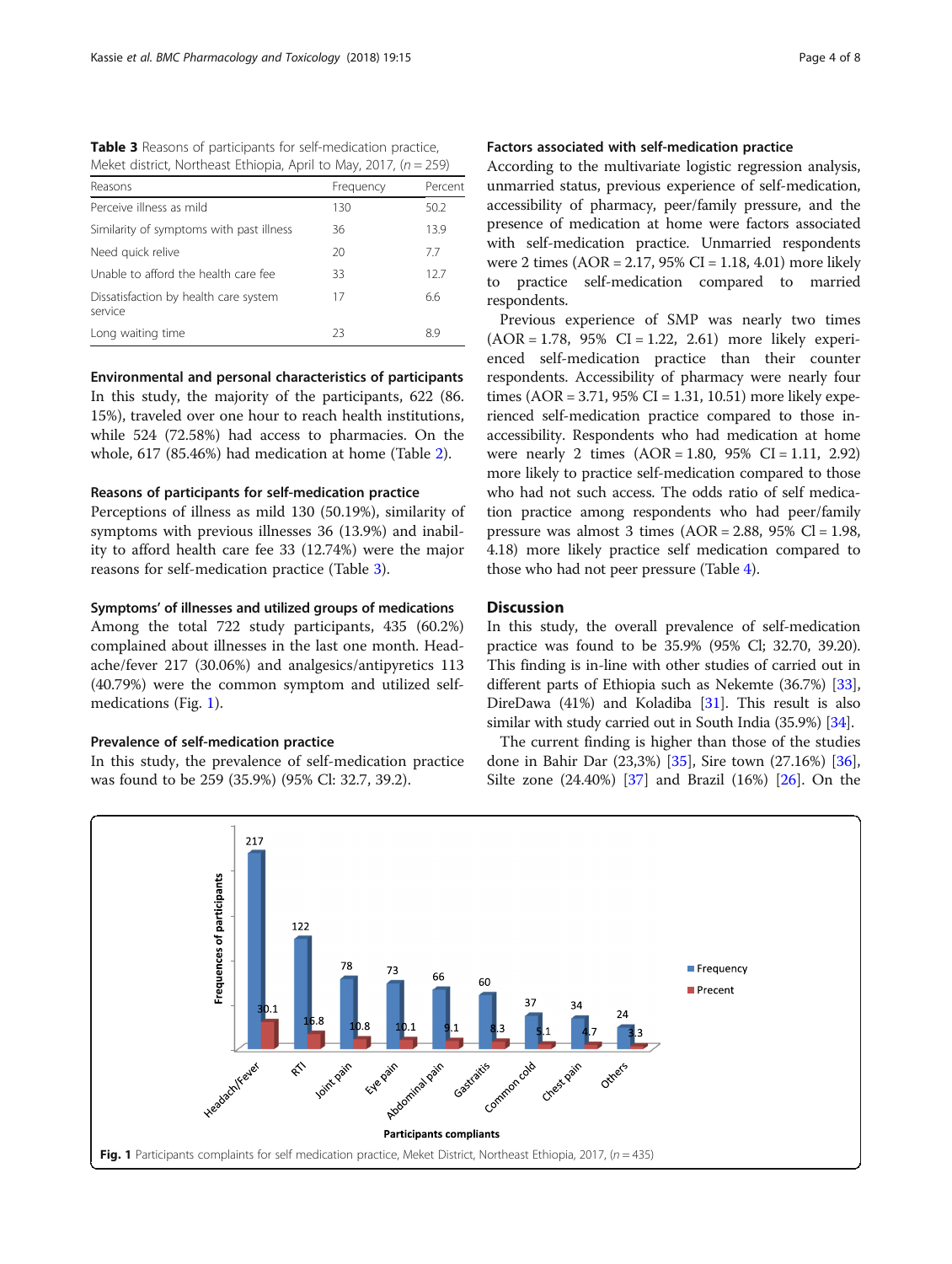| Variables                      | Category                    | Self medication practice |     | COR (95% CI)                    | AOR (95% CI)             |
|--------------------------------|-----------------------------|--------------------------|-----|---------------------------------|--------------------------|
|                                |                             | Yes                      | No  |                                 |                          |
| Sex                            | Female                      | 153                      | 231 | $1.45(1.07, 1.97)^{*}$          | 1.11(0.76, 1.63)         |
|                                | Male                        | 106                      | 232 | 1                               | 1                        |
| Age in year                    | $18 - 24$                   | 32                       | 60  | $\mathbf{1}$                    | $\mathbf{1}$             |
|                                | $25 - 34$                   | 51                       | 129 | 0.74(0.43, 1.27)                | 0.86(0.45, 1.66)         |
|                                | $35 - 44$                   | 60                       | 120 | $0.94$ (0.58, 1.52)             | 1.29(0.62, 2.69)         |
|                                | $45 - 54$                   | 44                       | 69  | 1.2(0.68, 2.12)                 | 1.42(0.64, 3.17)         |
|                                | > 55                        | 72                       | 85  | 1.54(0.93, 2.79)                | 1.73(0.80, 3.75)         |
| Marital status                 | Married                     | 140                      | 310 | $\mathbf{1}$                    | $\mathbf{1}$             |
|                                | Unmarried                   | 42                       | 63  | 1.48(0.95, 2.29)                | $2.17(1.18, 4.01)^{4}$   |
|                                | Divorced                    | 44                       | 58  | $1.68(1.08, 2.61)^{*}$          | 1.28(0.76, 2.14)         |
|                                | Widowed                     | 33                       | 32  | $2.28(1.35, 3.86)^{*}$          | 1.32(0.704, 2.48)        |
| Level of education             | Unable to read and write    | 124                      | 179 | $\mathbf{1}$                    | $\mathbf{1}$             |
|                                | Only able to read and write | 41                       | 96  | 0.62(0.40, 0.95)                | 0.73(0.45, 1.20)         |
|                                | 1-8grade                    | 34                       | 71  | 0.69(0.43, 1.10)                | 0.82(0.45, 1.48)         |
|                                | 9-12grade                   | 20                       | 43  | 0.67(0.38, 1.2)                 | 0.55(0.25, 1.23)         |
|                                | Diploma and above           | 40                       | 74  | 0.78(0.50, 1.23)                | 0.85(0.42, 1.71)         |
| Average household monthly      | $<$ 150 $bin$               | 27                       | 31  | 1.62(0.91, 2.91)                | 1.28(0.62, 2.66)         |
| income                         | 150-500birr                 | 109                      | 183 | 1.11(0.77, 1.59)                | 1.22(0.75, 2.01)         |
|                                | 501-1000 birr               | 43                       | 100 | 0.80(0.51, 1.26)                | 0.91(0.52, 1.58)         |
|                                | > 1000 birr                 | 80                       | 149 | $\mathbf{1}$                    | $\mathbf{1}$             |
| Place of residence             | Urban                       | 82                       | 115 | $\mathbf{1}$                    | $\mathbf{1}$             |
|                                | Rural                       | 117                      | 348 | $0.47(0.51, 0.99)^{*}$          | 1.97(0.69, 5.64)         |
| Accessibility of pharmacy      | Yes                         | 89                       | 108 | $1.72(1.23, 2.41)^{*}$          | $3.71(1.31, 10.51)^{44}$ |
|                                | No                          | 170                      | 355 | $\mathbf{1}$                    | $\mathbf{1}$             |
| Presence of medication at home | Yes                         | 58                       | 47  | $2.56(1.68, 3.69)^{*}$          | $1.80(1.11, 2.92)$ **    |
|                                | <b>No</b>                   | 201                      | 416 | $\mathbf{1}$                    | $\mathbf{1}$             |
| Previous experience of SMP     | Yes                         | 185                      | 217 | $2.83(2.05, 3.93)^{*}$          | $1.78(1.22, 2.61)$ **    |
|                                | No                          | 74                       | 246 | $\mathbf{1}$                    | $\mathbf{1}$             |
| Peer/family pressure           | Yes                         | 128                      | 98  | $3.64(2.62, 5.06)^{*}$          | $2.88(1.98, 4.13)$ **    |
|                                | No                          | 131                      | 365 | $\mathbf{1}$                    | $\mathbf{1}$             |
| Due to lack of time            | Yes                         | 32                       | 31  | $1.96(1.17, 3.30)^{*}$          | 1.61(0.90, 2.89)         |
|                                | No                          | 227                      | 432 | $\mathbf{1}$                    | $\mathbf{1}$             |
| Distance of health institution | < 1 h                       | 27                       | 73  | $\mathbf{1}$                    | 1                        |
|                                | $\geq$ 1 h                  | 232                      | 390 | $1.61(1.01, 2.57)$ <sup>*</sup> | 1.45(0.85, 2.47)         |

<span id="page-4-0"></span>Table 4 Univariate and multivariate logistic regression analysis of self medication practice among participants, Meket district, Northeast Ethiopia,  $2017(n = 722)$ 

\*Variables those were significant during univariate logistic analysis at P value  $\lt$  = 0.05

\*\*Variables that was found to have significant association during multivariate analysis at p value  $\lt$  = 0.05

other hand, the prevalence of SMP in this study is lower than those of conducted in Pakistan (61.20%) [[38\]](#page-6-0), India (55%) [\[30](#page-6-0)], and Italy (69.20%) [[32](#page-6-0)]. This may be due to the differences in socio-demographic factors and sample sizes. In the Pakistan study the sample size was 500 from which health professionals who were found in the community were excluded from the study. In the Indian study, the sample size was 260, and the study participants were only urban residents. Regarding associated factors, unmarried participants were two times (AOR 2.17, 95% Cl; 1.18, 4.01) more likely to utilize self medication compared to married respondents. This is consistent with the study finding in India [[34\]](#page-6-0). The possible explanation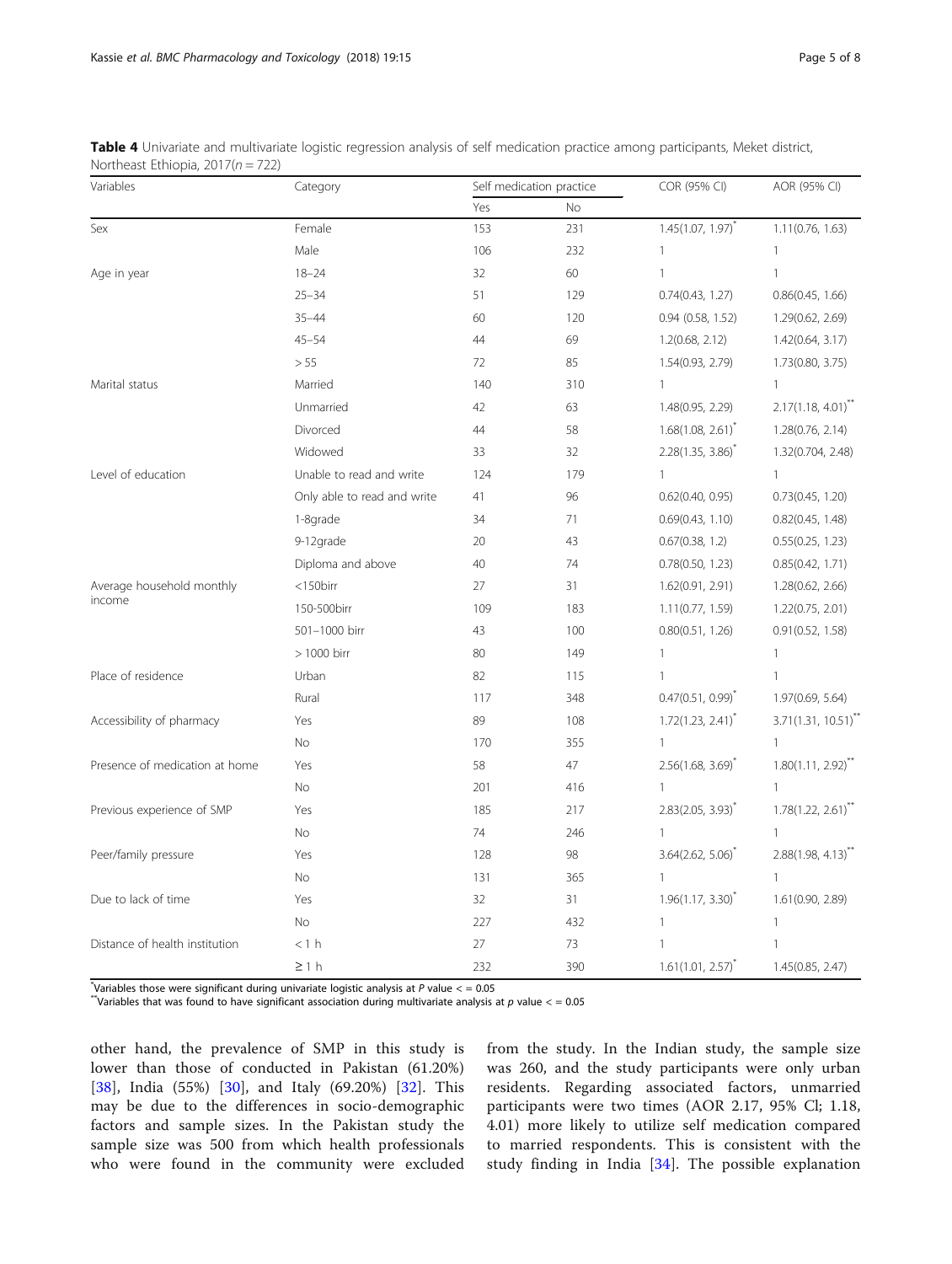<span id="page-5-0"></span>could be that unmarried respondents are more influenced by peer pressure than married ones.

Those participants who had access to pharmacies were nearly 4 times (AOR 3.71, 95% Cl; 1.31, 10.51) more likely to utiliz self medication compared to those who hadn't. This result is consistent with those of studies carried out in China [[39\]](#page-6-0), India [[34\]](#page-6-0), and Nigeria [[40\]](#page-6-0). This might be due to lack of income and time to consult health care professionals. This is supported by finding in that inability to afford health care fees is noted as the reason for self-medication practice. Previous experience of SMP was nearly 2 times (AOR 1.78, 95% Cl; 1.22, 2. 61) more likely to lead to self-medication compared to those who hadn't previous experience. This study is similar with the study finding in Jimma [\[41\]](#page-6-0), Uganda [[42\]](#page-6-0), Nigeria [\[40](#page-6-0)] and Congo [\[43\]](#page-6-0). The possible explanation could be that those who had experience may have some awareness about treatment which encourage them, to use self medication rather than taking other actions.

Participants who had peer/family pressure were nearly 3 times (AOR 2.88, 95%Cl; 1.98, 4.18) more likely to use self-medication compared to those who hadn't. The current result is consistent with those of studies carried out in China [\[39](#page-6-0)] and Uganda [[42\]](#page-6-0). The possible explanation may be that friends/families were the common sources of information about medication.

Participants who had medication at home were nearly 2 times (AOR 1.80, 95% Cl; 1.11, 2.92) more likely to use self medication than who hadn't. This finding is consistent with that of the studies in South India [\[34\]](#page-6-0) and Egypt [\[44](#page-6-0)]. This is due to the fact that participants who store medication mostly for the purpose of emergency in cases of similar illnesses in the future would have the possibility to use it. In the current study, 105 (14.5%) participants had medication at home, and 55.2% of them used self-medication.

The category of medication mostly used in this study included analgesics/antipyretics, antibiotics, GI medications, and eye medication, while headaches, fever, respiratory tract infection, gastrointestinal diseases and eye diseases were the conditions for which self-medication was used. These findings are consistent with other studies [\[31,](#page-6-0) [36](#page-6-0), [37](#page-6-0), [45\]](#page-7-0) as well as studies in Nigeria [\[40\]](#page-6-0) and India [\[46\]](#page-7-0).

The most common reasons why respondents practiced self-medication were perceiving illnesses as mild 68 (26. 3%), the similarity of illnesses with the past 26 (10.%) and unable to afford health care fee 20 (7.7%).This is similar with studies done in Sire town [[36\]](#page-6-0), Jimma town [[29\]](#page-6-0) and Iran [[47](#page-7-0)].

As to the limitation; this study was intended to assess modern self-medication practice, which does not include the traditional medications. So, the prevalence of SMP might be under estimated. This imposed the generalization of the findings to all types of medications.

#### Conclusion

More than one-third of the study participants practiced self-medication. Factors like being unmarried, presence of medication at home, accessibility of pharmacies, peer pressure and previous experience of SMP were the predictors of self-medication practice. Strengthening of the communities awarness on the side effects of self medication practice and regulation of pharmacies are very important mechanisms to decrease the practice. Thus, integrated efforts of individuals, communities, health facilities, and the regulatory bodies are highly important.

#### Additional file

[Additional file 1:](https://doi.org/10.1186/s40360-018-0205-6) The aim of the study is to assess Self medication practice and its associated factors among adult household members in Meket District, Northeast Ethiopia. The questionnaire was prepared in English by intensively searching related literatures. It was translated into the local language, Amharic and then to ensure consistency, it was retranslated to English. It included socio- demographic factors, history of illness in the month preceding the study, and self-medication practice. (DOCX 22 kb)

#### Abbreviations

AOR: Adjusted odd ratio; COR: Crude odd ratio; POM: Prescription only medication; SMP: Self medication practice; SPSS: Statistical Package for Social Sciences; WHO: World Health Organization

#### Acknowledgements

Authors would like to express our gratitude to University of Gondar College of Medicine and Health Science School of Nursing for the ethical clearance approval and Amhara Regional State Health Bureau for financial support. The authors also would like to thank supervisors and data collectors for their effort and the study participants for their participation.

#### Availability of data and materials

The raw data would not be provided in order to protect patients' anonymity. But, the summary data are available in the main document.

#### Authors' contribution

ADK wrote the proposal, participated in data collection, analyzed and drafted the manuscript. BBB and HSM participated in data analysis and review of the manuscript. All authors read and approved the final manuscript.

#### Funding

This study was funded by Amhara Regional State Health Bureau. However, the funder had no role in study design, data collection, analysis, preparation of the manuscript and decision to publish.

#### Ethics approval and consent to participate

Ethical approval was obtained from University of Gondar, College of Medicine and Health Sciences, School of Nursing Ethical Review Committee, permission letter with a reference number; N/D/535/07/2009. Support letter was also obtained from Meket district administration office and health office before enrollment. Finally participants were informed about the purpose, method, expected benefit, and risk of the study and for those who agreed, written consent were obtained.

#### Consent for publication

Not applicable.

#### Competing interests

The authors declared that they have no any competing interests.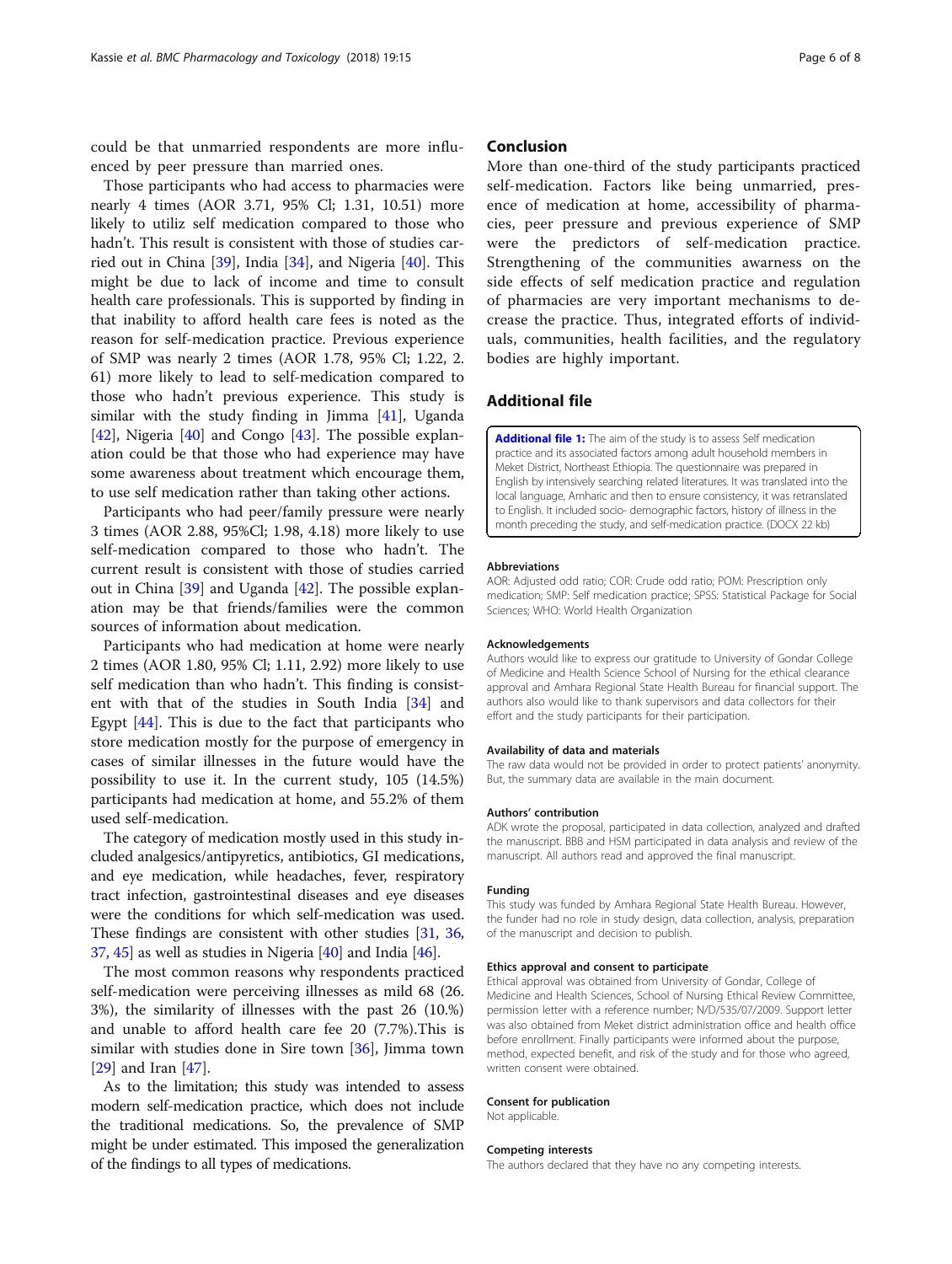#### <span id="page-6-0"></span>Publisher's Note

Springer Nature remains neutral with regard to jurisdictional claims in published maps and institutional affiliations.

#### Author details

<sup>1</sup> Boru Meda District Hospital, South Wollo Zone, Amhara Region, Southeast, Ethiopia. <sup>2</sup>University of Gondar, College of Medicine and Health Science, School of Nursing, Gondar, Ethiopia.

#### Received: 2 October 2017 Accepted: 26 March 2018 Published online: 10 April 2018

#### References

- 1. World Health Organization. Responsible self-care and self-medication; a worldwide review of consumers' survey; the world self-medication industry. 2010.
- 2. Lam CLCM, Munro C, Lauder IJ. Self-medication among Hong Kong Chinese. Soc Sci Med. 1994;39(12):1641–7.
- 3. Sanghani SZH, Patel VJ. Self medication: prevalence and pattern in urban community. J Pharmacovigilance Drug Safety. 2008;5:95–8.
- 4. Phalke VDPD, Durgawale PM. Self-medication practices in rural Maharashtra. Indian J Commun Med. 2006;31(1):34–5.
- 5. Ayalew MB. Self-medication practice in Ethiopia: a systematic review. Patient preference and adherence. 2017;11:401.
- 6. WHO. Essential medicines in WHO regions. 2017.
- 7. Ganguly NKAN, Chandy SJ, Fairoze MN, Gill JP, Gupta U, Hossain S, Joglekar S, Joshi PC, Kakkar M, Kotwani A, Rattan A, Sudarshan H, Thomas K, Wattal C, Easton A, Laxminarayan R, Global Antibiotic Resistance Partnership (GARP) - India Working Group. Rationalizing antibiotic use to limit antibiotic resistance in India. Indian J Med Res. 2011;134:281–94.
- 8. Li LJWP. Self-medication with antibiotics: a possible cause of bacterial resistance. Med Hypotheses. 2005;65:1000–1.
- 9. WHO. WHO drug information. General Policy Issues. 2000;14(1):18-26. [http://](http://apps.who.int/medicinedocs/en/d/Jh1462e/) [apps.who.int/medicinedocs/en/d/Jh1462e/.](http://apps.who.int/medicinedocs/en/d/Jh1462e/)
- 10. Kumar R, Goyal A, Padhy BM, Gupta YK. Self-medication practice and factors influencing it among medical and paramedical students in India: a twoperiod comparative cross-sectional study. journal of natural science, biology and medicine. 2016;7(2):143–8.
- 11. Lukovic JA, Miletic V, Pekmezovic T, Trajkovic G, Ratkovic N, et al. SelfMedication Practices and Risk Factors for SelfMedication among Medical Students in Belgrade, Serbia. PLoS ONE. 2014;9(12):e114644. [https://doi.org/](https://doi.org/10.1371/journal.pone.0114644) [10.1371/journal.pone.0114644](https://doi.org/10.1371/journal.pone.0114644).
- 12. Johnson D, Sekhar HS, Alex T, Kumaraswamy M, Chopra RS. Self medication practice among medical, pharmacy and nursing students. Int J Pharm Pharm Sci. 2016;8(7). ISSN-0975-1491.
- 13. Kumar N, Kanchan T, Unnikrishnan B, Rekha T, Mithra P, et al. Perceptions and Practices of Self-Medication among Medical Students in Coastal South India. PLoS ONE. 2013;8(8):e72247. [https://doi.org/10.1371/journal.pone.](https://doi.org/10.1371/journal.pone.0072247) [0072247.](https://doi.org/10.1371/journal.pone.0072247)
- 14. Zhu X, Pan H, Yang Z, Cui B, Zhang D, Ba-Thein W. Self-medication practices with antibiotics among Chinese university students: Elsevier Ltd; 2015.
- 15. Gama ASM, Secoli SR. Self-medication among nursing students in the state of Amazonas – Brazil. Rev Gaúcha Enferm. 2017;38(1):e65111. [http://dx.doi.](http://dx.doi.org/10.1590/1983-1447.2017.01.65111) [org/10.1590/1983-1447.2017.01.65111](http://dx.doi.org/10.1590/1983-1447.2017.01.65111).
- 16. Banerjee TB I. Self-medication practice among undergraduate medical students in a tertiary care medical college. West Bengal J Postgrad Med. 2012;58(2):127–31.
- 17. Gutema GB, Gadisa DA, Kidanemariam ZA, Berhe DF, Berhe AH, Hadera MG, Hailu GS, Gebresamuel N, Abrha NG, Yarlagadda R, Dagne AW. Selfmedication practices among health sciences students: the case of Mekelle university. Journal of Applied Pharmaceutical Science. 2011;01(10):183–9.
- 18. Ahmed NM. Self-medication practice among patients attending a sample of primary health care centers in Erbil City. Journal of Education and Practice. 2016;7(24):73–79.
- 19. Albalawi AH, Alanazi BD, Althmali KA, Alzhahrani OM, Aloqbi HS. A descriptive study of self-medication practices among patients in a public health care system in Tabuk City. International Journal of Academic Scientific Research. 2015;3(4):127–33.
- 20. KomalRaj MR, Bhat PK, Aruna CN. Self medication practices for ORAL health problems among DENTAL patients in Bangalore: a cross sectional study. IOSR Journal Of Pharmacy. 2015;5(10):68–75.
- 21. Kagashe GAB, BM. Self medication among patients seen at ophthalmology
- clinics at four hospitals in Dar Es Salaam Tanzania. IOSR Journal of Pharmacy. 2012;2(5):21–5.
- 22. Hossein Ansari SMH. Salehodin Boya, Fariba Zare, Mostafa, Peyvand ME. Prevalence of self-medication practices and drug use in patients with diabetes mellitus type 2: a cross sectional study in southeast of Iran. Pharm Lett. 2016;8(8):192–7.
- 23. Afolabi A. Self medication, drug dependency and self-managed health carea review: INTECH open access Publisher; 2012.
- 24. Shaghaghi A, Asadi M, Allahverdipour H. Predictors of self-medication behavior: a systematic review. Iranian journal of public health. 2014; 43(2):136.
- 25. Yadav S, Rawal G. Self-medication practice in low income countries. Int J Pharmaceut Chem Anal. 2015;2(3):139–42.
- 26. Arrais PSD, Fernandes MEP, da Silva Dal Pizzol T, Ramos LR, Mengue SS, Luiza VL, et al. Prevalence of self-medication in Brazil and associated factors. Rev Saude Publica. 2016;50(suppl 2):13s.
- 27. Balamurugan E, Ganesh K. Prevalence and pattern of self medication use in coastal regions of South India. Br J Med Pract. 2011;4(3):a428.
- 28. Garofalo L, Di Giuseppe G, Angelillo IF. Self-medication practices among parents in Italy. Biomed Res Int. 2015;2015. [https://doi.org/10.1155/2015/](https://doi.org/10.1155/2015/580650) [580650](https://doi.org/10.1155/2015/580650).
- 29. Ararsa A, Bekele A. Assessment of self-medication practice and drug storage on private pharmacy clients in Jimma town, Oromia, south West Ethiopia. Trends in Drug Delivery. 2014;1(3):17–29.
- 30. Marak A, Borah M, Bhattacharyya H, Talukdar K. A cross-sectional study on selfmedication practices among the rural population of Meghalaya. International Journal of Medical Science and Public Health. 2016;5(6):1134–8.
- 31. Abrha S, Fantahun Molla WM. Self-medication practice: the case of Kolladiba town. North West Ethiopia: International Journal of Pharma Sciences and Research (IJPSR); 2014.
- 32. Luca Garofalo, Gabriella Di Giuseppe, and Italo F. Angelillo, "Self-Medication Practices among Parents in Italy," BioMed Research International. 2015;2015: 8. <https://doi.org/10.1155/2015/580650>.
- 33. Sado E, Gedif T. Drug utilization at household level in Nekemte town and surrounding rural areas, western Ethiopia: a cross-sectional study. Open Access Library Journal. 2014;1(03):1.
- 34. Divya M, Bharatesh S, Vasudeva G, Varalakshmi C. Self-Medication Among Adults in Urban Udupi Taluk, Southern India. International Journal of Medicine and Public Health. 2016;6(3):126–129.
- 35. Tena M. Self-medication practices with antibiotics among urban dwellers of Bahir Dar town. North West Ethiopia: AAU; 2014.
- 36. Jaleta A, Tesema S, Yimam B. Self-medication practice in sire town, West Ethiopia: a cross-sectional study. Cukurova Medical Journal. 2016;41(3):447–52.
- 37. Wabe NT, Ahmed D, Angamo MT. Self-medication with antibiotics and antimalarials in the community of Silte zone, South Ethiopia. TAF Preventive medicine Bulletin. 2012;11(5):529–36.
- 38. Aqeel T, Shabbir A, Basharat H, Bukhari M, Mobin S, Shahid H, et al. Prevalence of self-medication among urban and rural population of Islamabad, Pakistan. Trop J Pharm Res. 2014;13(4):627–33.
- 39. Wen Y, Lieber E, Wan D, Hong Y. A qualitative study about self-medication in the community among market vendors in Fuzhou, China. Health & social care in the community. 2011;19(5):504–13.
- 40. Abdulraheem I, Adegboye A, Fatiregun A. Self-medication with antibiotics: empirical evidence from a Nigerian rural population. BRITISH JOURNAL OF PHARMACEUTICAL RESEARCH. 2016;11(5):1–13. [https://doi.org/10.9734/BJPR/](https://doi.org/10.9734/BJPR/2016/25268) [2016/25268.](https://doi.org/10.9734/BJPR/2016/25268)
- 41. Befekadu A, Dhekama NH, Mohammed MA. Self-medication and contributing factors among pregnant women attending antenatal care in Ethiopia: the case of Jimma University specialized hospital. Medicine Science. 2014;3(1):969–81. <https://doi.org/10.5455/medscience.2013.02.8098>.
- 42. Ocan M, Bwanga F, Bbosa GS, Bagenda D, Waako P, Ogwal-Okeng J, et al. Patterns and predictors of self-medication in northern Uganda. PLoS One. 2014;9(3):e92323.
- 43. Mbarambara PM, Songa PB, Wansubi LM, Mututa PM, Minga BBK, Bisangamo CK. Self-medication practice among pregnant women attending antenatal care at health centers in Bukavu, eastern DR Congo. International Journal of Innovation and Applied Studies. 2016;16(1):38.
- 44. Helal R, Abou-Elwafa H. Self-medication in university students from the City of Mansoura, Egypt. J Environ Public Health. 2017;2017. [https://doi.org/10.](https://doi.org/10.1155/2017/9145193) [1155/2017/9145193.](https://doi.org/10.1155/2017/9145193)